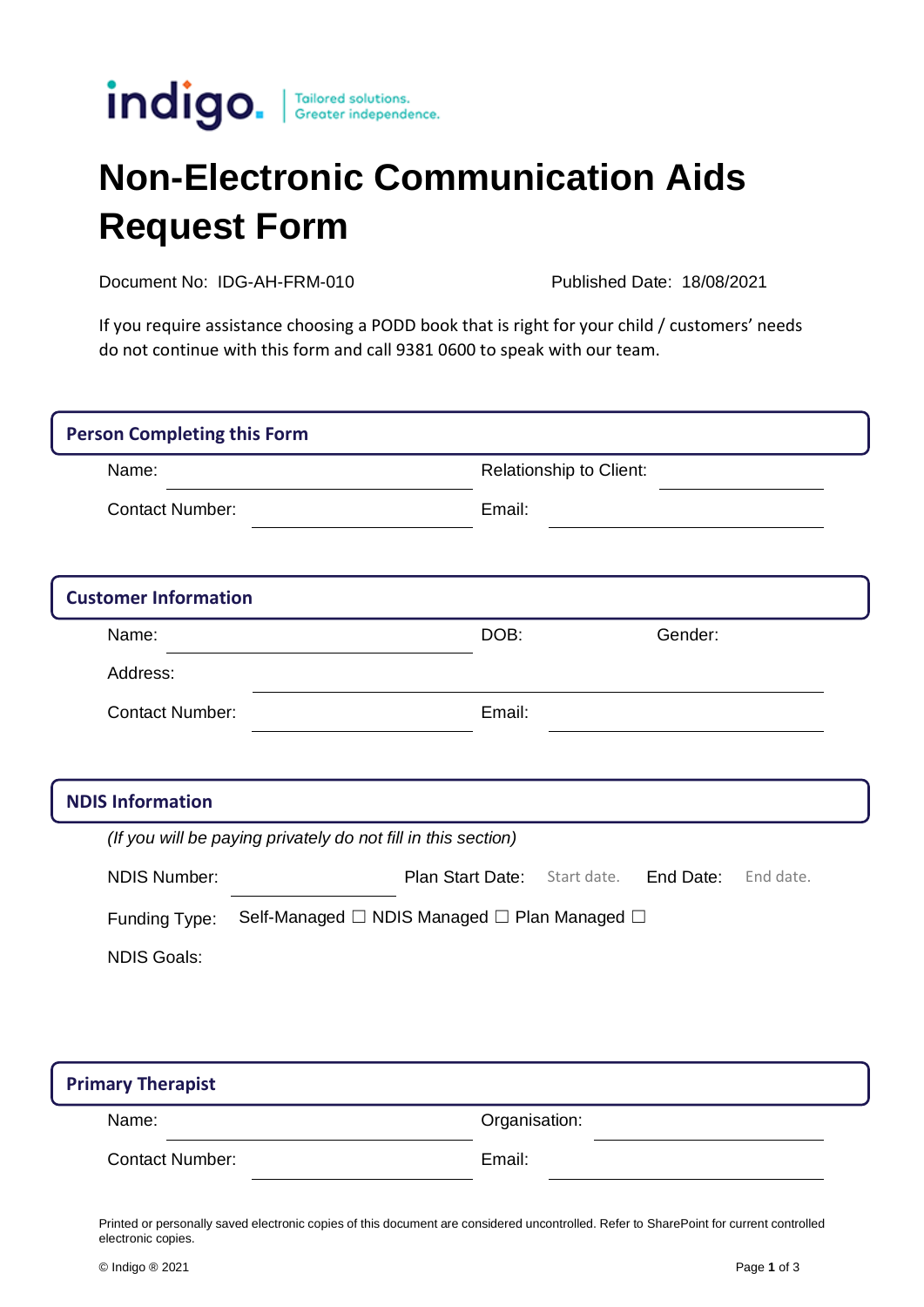## **Type of non-electronic communication aid required**

- $\Box$  Multilevel communication book / flip book
- □ Activity Based Board
- □ Core Vocabulary Board
- □ Communication Passport
- ☐ Visual Schedule
- ☐ Alphabet Board
- $\Box$  Other (please specify)

## **Request Description**

Any useful information regarding the request. Follow up communication will be completed to discuss this further.

## **Consent:**

Do you give consent to Indigo recording your information? ☐ **YES** ☐ **NO**

Do you give consent to Indigo to liaise with your primary therapist? ☐ **YES** ☐ **NO**

I understand that I can withdraw my consent at any time, however I understand that this could impact my service delivery □

Full Name:  $Date:$  Date: Date signed.